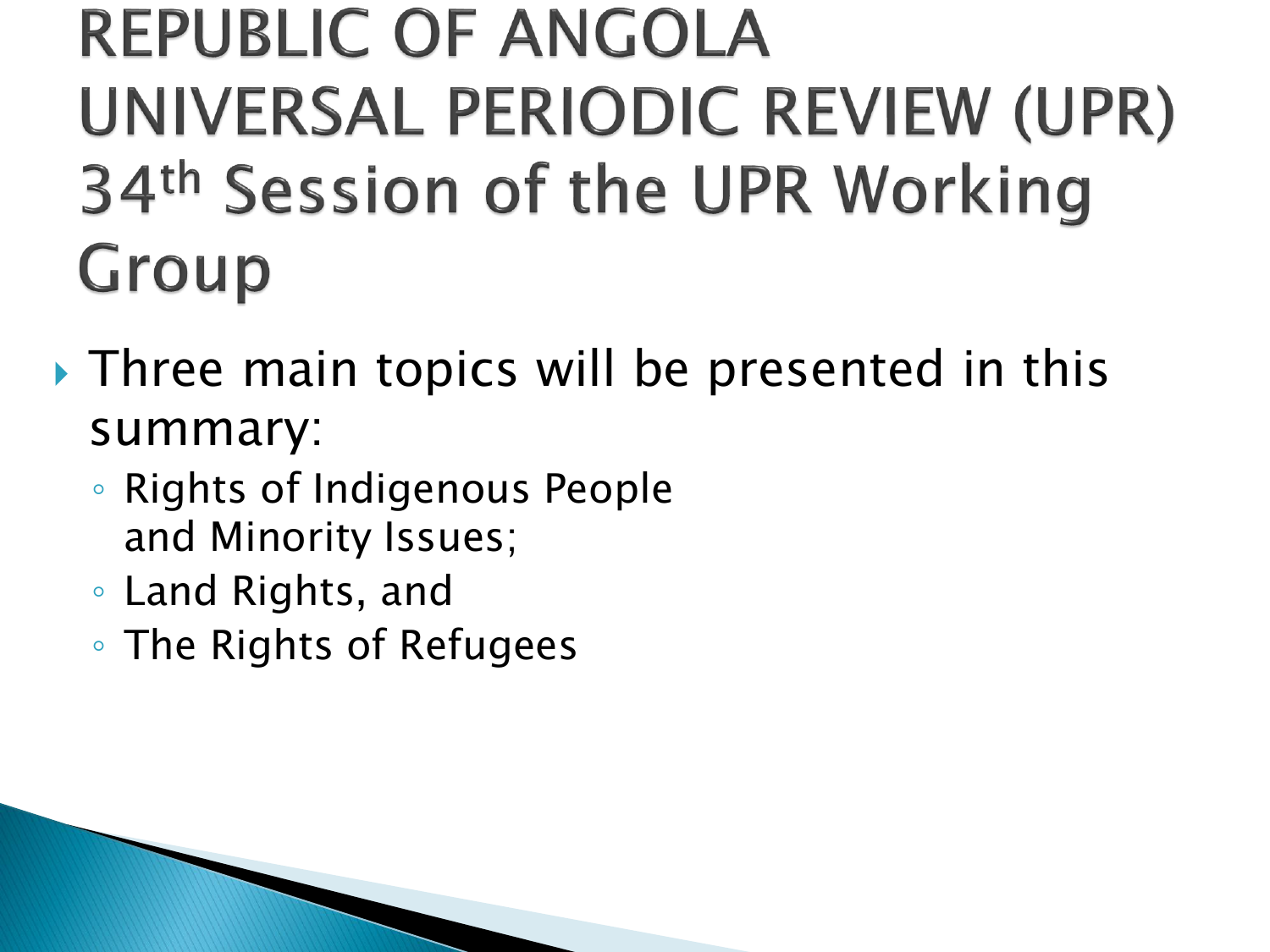## **Rights of Indigenous People** and Minority Issues

- - Climate change and frequent droughts in recent years have had negative impact on the existential livelihoods, food and water of minority groups and indigenous communities.
	- Over 2,3 million affected in the whole South and East Angola, most of them women and children;

#### Recommendation:

- Declaring the State of Emergency, Creating Basic Food Basket Programs and expedite the access to water for the whole of the South and East of Angola;
- Create the space for strategic involvement and partnership with national and international actors, as well as transitional initiatives towards resilience and sustainability in the face of frequent adverse environmental effects, resulting from natural disasters.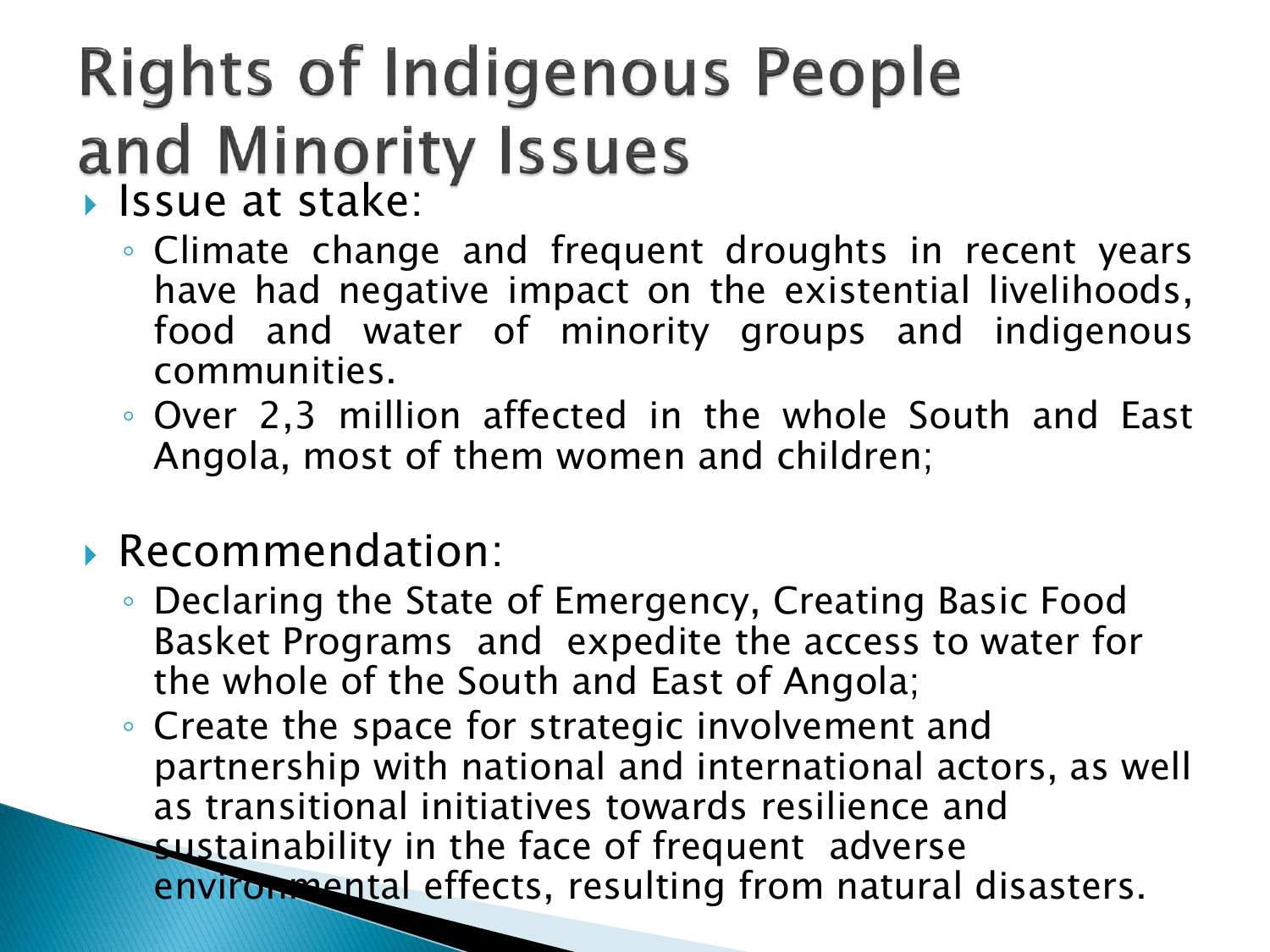- **Issue at stake:** 
	- Angola Government's initiative to diversify the economy through agriculture while commendable has had adverse effects on rural community land.
	- This caused illicit land appropriation by business entities in violation of applicable laws.
- Recommendation:
	- Ensure businesses and investors adhere to the Land Law and the Constitution when acquiring and using community land for agricultural enterprises;
	- That involves adequate and inclusive community consultations and ensuring free, prior and informed consent prior to communal land acquisition and use.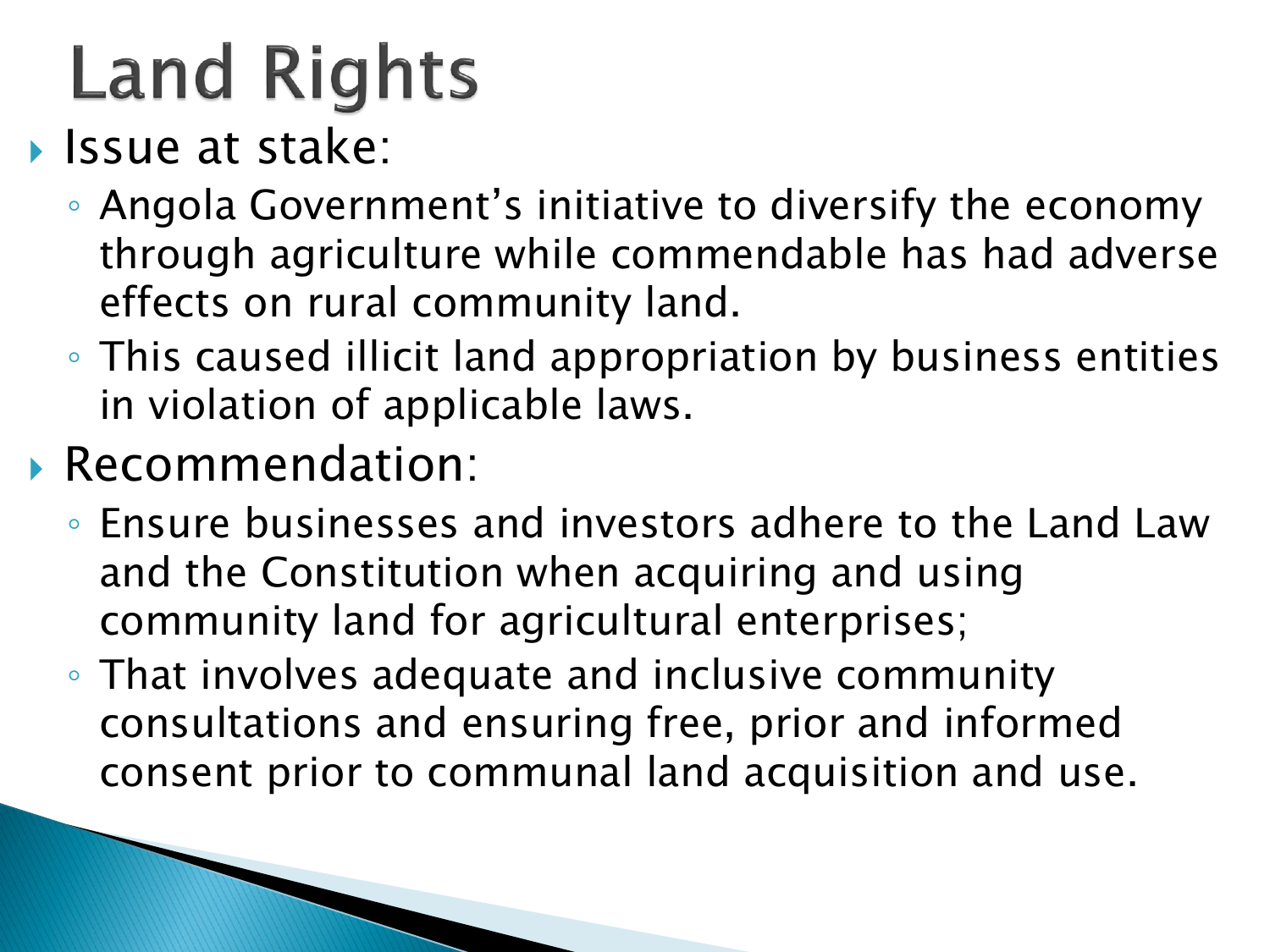- **Issue at stake:** 
	- Powerful business actors have often engaged in forceful eviction and displacement of suburban and rural communities to acquire and use their land.
- Recommendation:
	- Prosecute those engaged in illegal land acquisition and use through forceful community eviction and displacement;,
	- Set up a robust grievance mechanism and inclusive body to develop, enforce and monitor land concessions.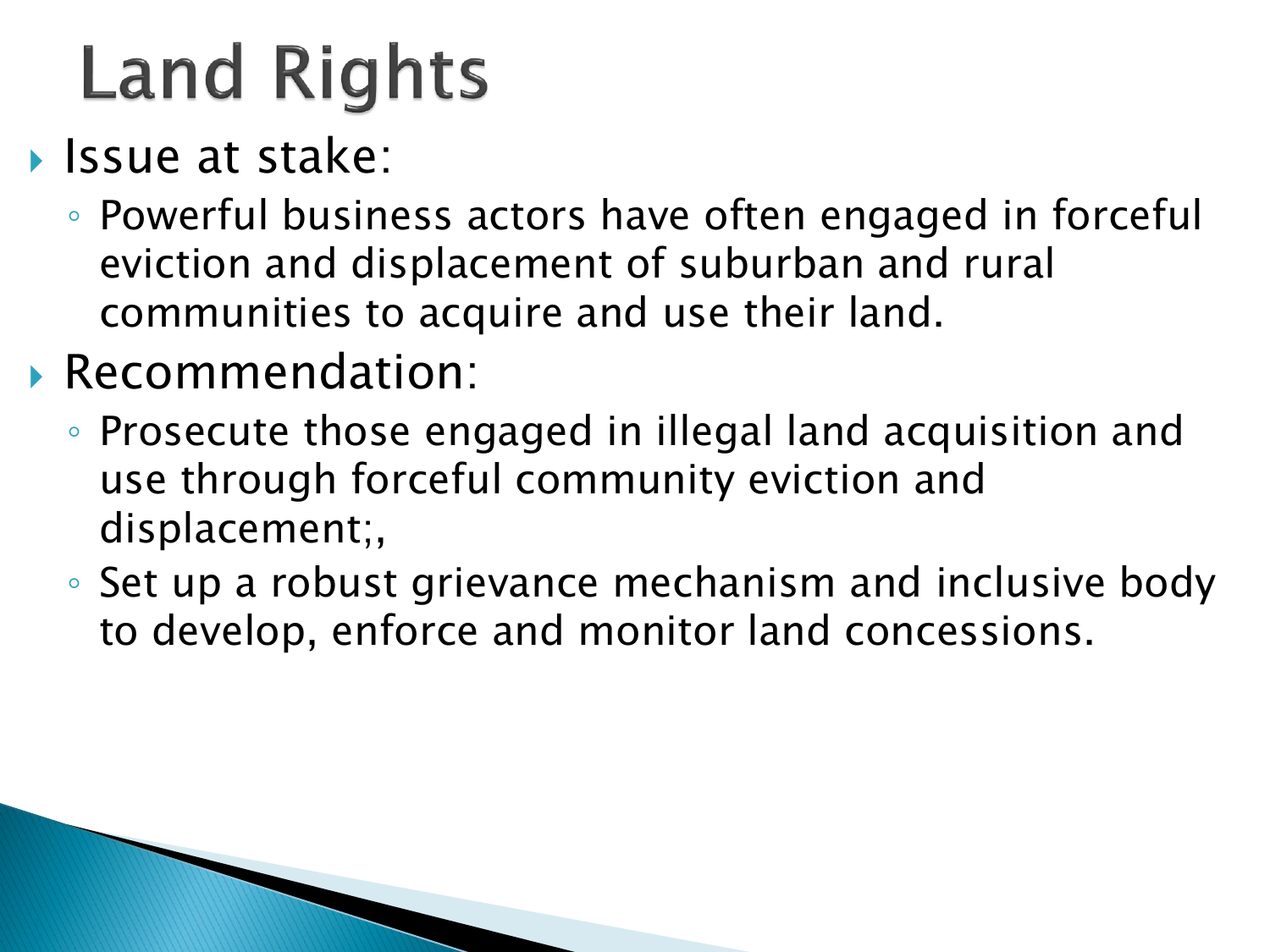- **Issue at stake:** 
	- The Government of Angola has formed a high level interministerial task force to regulate land acquisition and use, demarcate rural land, and build the capacity of community leaders on land rights.
	- However, the timeframe of the mandate of that body is too short leading evemtually to the exclusiom of local commuities amd civil society actors;
- Recommendations:
	- Accelerate the process of demarcation of communal rural lands so that the task is completed in 2 years as foreseen in Presidential Decree No. 14/18;
	- Map all the stakeholders, especially women and indigenous minority communities who are connected to land assets and livelihoods;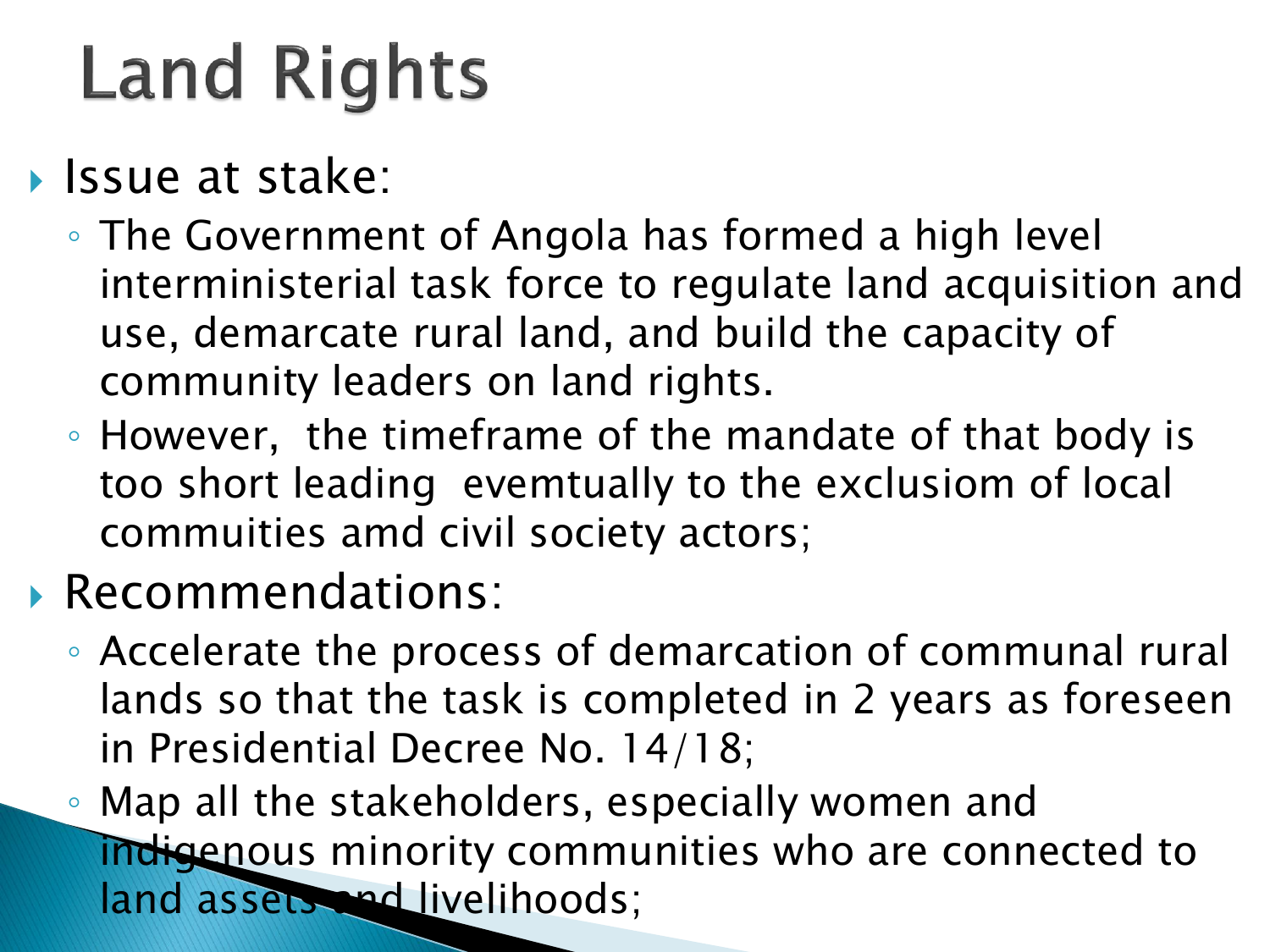- Recommendations:
- Seek the expertise of international mandate holders, such as the Special Rapporteur on the Right to a Fair Housing, on the development of legislation and policy on relocation of communities from ancestral land to accommodate a business activity.